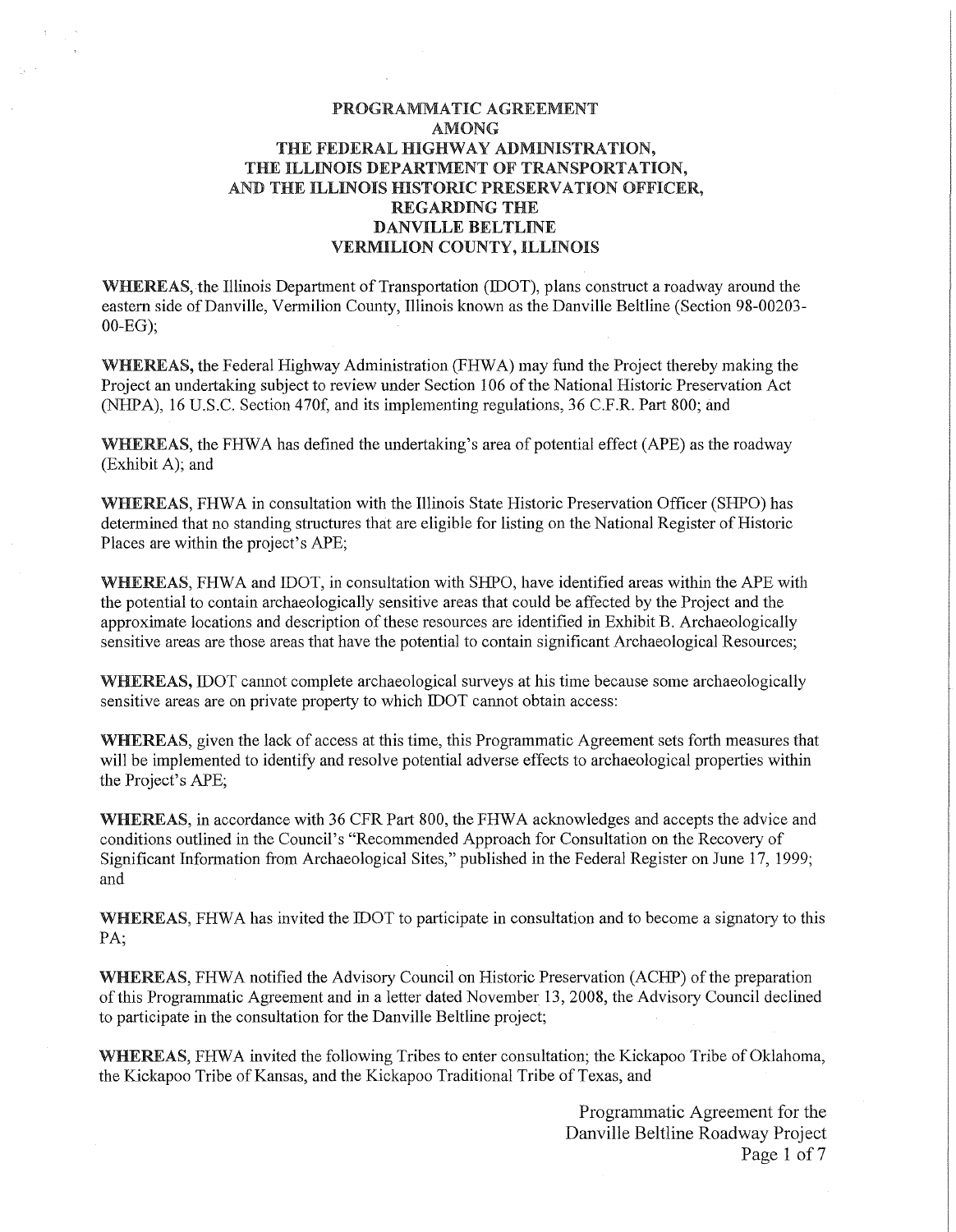WHEREAS, the Tribes did not express interest in consulting on this undertaking; and

WHEREAS, IDOT and FHWA have determined, based on IDOT's field surveys and analysis, that archaeological resources in the project's APE are significant and are of value chiefly for the infonnation on prehistory or history which they are likely to yield through archaeological, historical, and scientific methods of information recovery (Criterion D), and do not have long-term preservation value, are not known to possess special significance to another ethnic group or community and do not have value for potential permanent in-situ display or public interpretation; and

WHEREAS, execution and implementation of this Programmatic Agreement evidences that FHWA has satisfied its Section 106 responsibilities for the Danville Beltline project; and

NOW, THEREFORE, FHW A, IDOT, and SHPO agree that the Project shall be implemented in accordance with the following stipulations to ensure that potential effects on historic properties are taken into account.

## STIPULATIONS

FHWA, IDOT, AND SHPO agree that the following steps will be undertaken for the Project:

## I. SURVEY AND EVALUATION

- A. The SHPO and IDOT shall consult throughout the cultural resource investigation process outlined in these stipulations to ensure that all archaeological investigations are performed to adequately take into account IDOT's project construction phasing.
- B. As early as practical in the project planning process, IDOT shall complete a Phase I archaeological survey within the Area of Potential Effect.
- C. IDOT will conduct the Phase I survey in consultation with the SHPO and a report of the survey shall be submitted to the SHPO for review and comment.
- D. Archaeological subsurface testing (Phase II) will be performed at all archaeological properties determined to be potentially eligible by the IDOT and the SHPO to evaluate their National Register eligibility. A report of the Phase II findings shall be submitted to the SHPO for review and comment.
- E. IDOT will ensure the Phase I survey and Phase II testing will be conducted in a manner consistent with the approaches of the Secretary of the Interior's Standards and Guidelines for Identification (48 Federal Register 44720-23) and taking into account the National Park Service publication "The Archaeological Survey: Methods and Uses" (1978) and the Illinois State Historic Preservation Office Guidelines for Archaeological Reconnaissance Surveys/Reports. IDOT will coordinate the Phase I survey and Phase II testing with the SHPO.
- F. IDOT shall evaluate properties identified through Phase II testing against the National Register criteria (36 CFR part 60.4) and shall obtain the SHPO's concurrence in those findings.

Programmatic Agreement for the Danville Beltline Roadway Project Page 2 of 7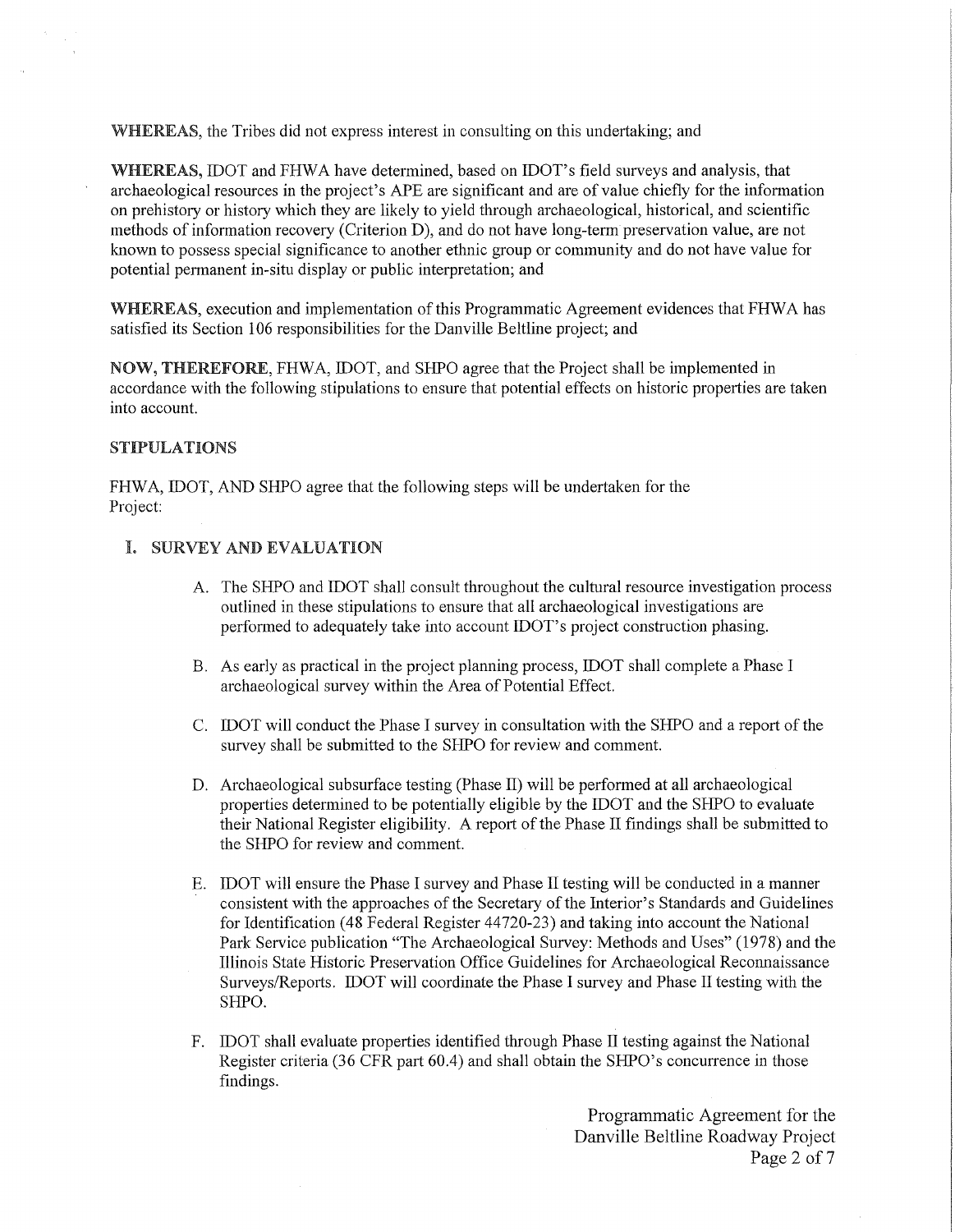G. For those properties which IDOT and the SHPO agree are not eligible for inclusion in the National Register, no further archaeological investigations will be required in those areas. For those properties identified in the survey and agreed upon by IDOT and the SHPO to be eligible for the National Register shall be treated in accordance with Stipulation II.

# II. ARCHAEOLOGICAL MITIGATION (PHASE III)

- A. For all sites identified as meeting the National Register criteria, IDOT, in consultation with the SHPO, shall consider measures, such as design modification, for avoidance of the National Register sites.
- B. For those sites identified as meeting the National Register criteria where IDOT determines, in consultation with SHPO, that avoidance is not practicable, IDOT will prepare a data recovery plan with a research design for the affected properties in consultation with the SHPO that is consistent with the Secretary of the Interior's Standards for the Treatment of Historic Properties, the Secretary of the Interior's Standards and Guidelines for Archaeological and Historic Preservation, and the Advisory Council on Historic Preservation's Treatment of Archaeological Properties: A Handbook. A generalized data recovery plan (DRP) may be used and an example is attached in appendix A to this agreement. The generalized DRP will apply primarily to small archaeological habitation sites and IDOT's Cultural Resources Unit professional personnel will make the final detennination on whether to use the generalized DRP or to develop a project specific DRP. Factors in the making of this determination will include, but not be limited to, site type, location, project type, and project schedule.
- C. In the event of the discovery of unexpected prehistoric burials, IDOT will notify the SHPO and the FHWA. FHWA will be responsible for notifying the American Indian Tribe or Tribes of the discovery to begin coordinating the disposition of the remains and burial goods recovered.
- D. To fully satisfy coordination under  $17$  IAC  $4170.300(d)(3)$  concerning the encounter of unanticipated burials, the notification of the discovery will be made to the county coroner and the Illinois Historic Preservation Agency. If the burial is not a crime scene as determined by the coroner then it and any associated burial artifacts will be removed following procedures for recordation and reporting that are similar to those established under the Human Skeletal Remains Protection Act (20 ILCS 3440, 17 IAC 4170). Disposition of human remains and burial artifacts will be accomplished as determined under the provisions of the Act and the Native American Graves Protection and Repatriation Act, as applicable.

### III. PROFESSIONAL STANDARDS

For the purpose of implementing this PA, IDOT shall continue to employ departmental staff with qualifications that meet the requirements of 36 CPR Part 61, Appendix A. At a minimum, the professional staff required to carry out the terms of this PA shall consist of one permanent, full time, archaeologist. In the event of a prolonged absence of the IDOT archaeologist, IDOT will, in consultation with SHPO, appoint an archaeologist that meets the requirements of 36 CPR Part 61, Appendix A.

> Programmatic Agreement for the Danville Beltline Roadway Project Page 3 of 7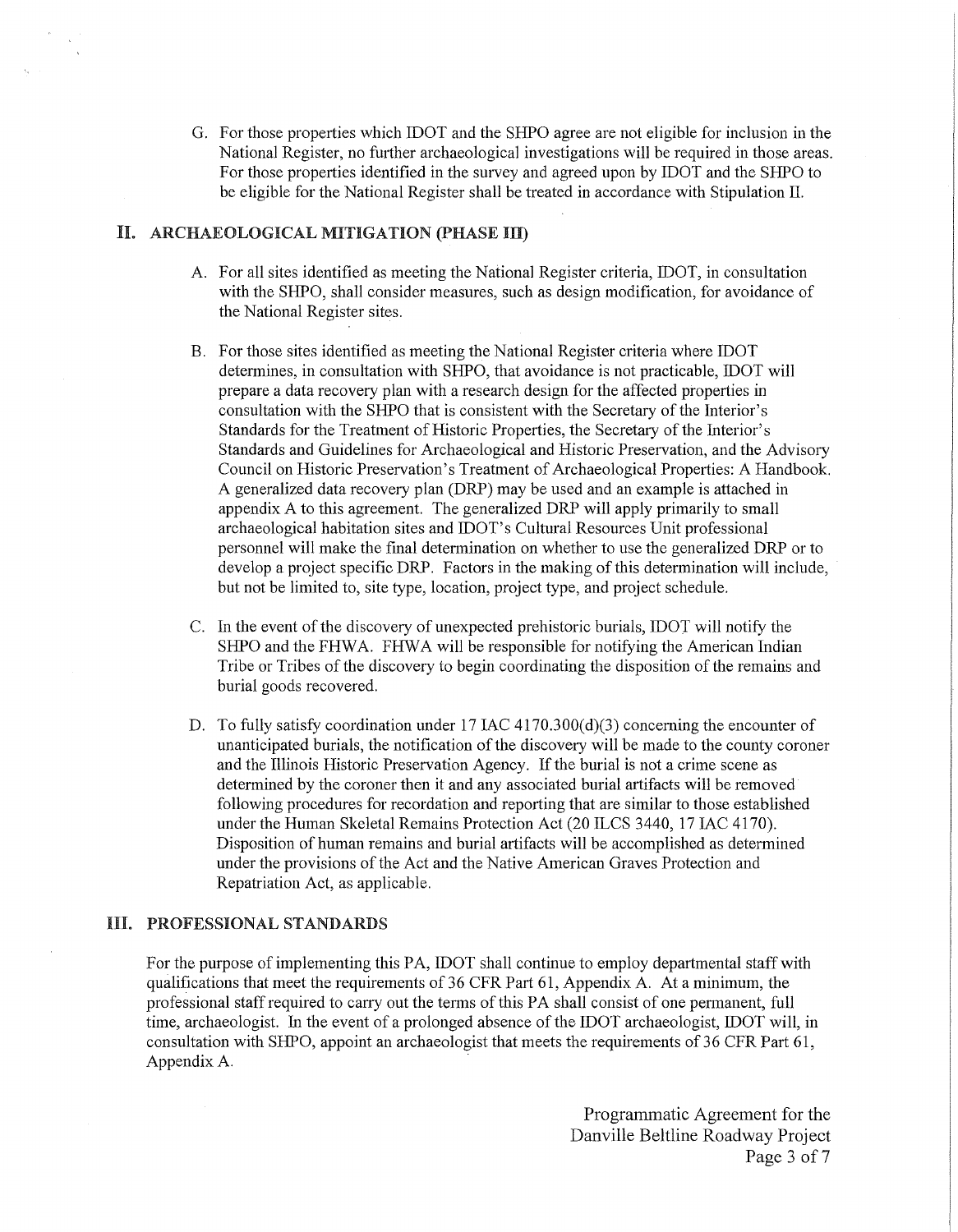## IV. DURATION

This PA will be null and void if its stipulations are not carried out within ten years from the date of its execution. At such time, and prior to work continuing on the undertaking, FHW A shall either (a) execute a PA pursuant to 36 CFR 800.6 or (b) request, take into account, and respond to the comments of the ACHP under 36 CFR 800.7. Prior to such time, FHW A may consult with the other signatories to reconsider the terms of the MOA and amend it in accordance with this PA. FHW A shall notify the signatories as to the course of action it will pursue.

# V. POST REVIEW DISCOVERIES

If potential historic properties are discovered or unanticipated effects on historic properties found, FHWA shall make a reasonable efforts to avoid, minimize or mitigate adverse effects to such properties and follow the requirements of 36 CFR Section 800.13(b).

### VI. DISPUTE RESOLUTION

Should any signatory to this PA object at any time to any actions proposed or the manner in which the terms of this PA are implemented, FHWA shall consult with such party to resolve the objection. If FHWA determines that such objection cannot be resolved, FHWA will:

- A. Forward all documentation relevant to the dispute, including the FHW A's proposed resolution, to the ACHP. The ACHP shall provide FHWA with its advice on the resolution of the objections within thirty days of receiving adequate documentation. Prior to reaching a final decision on the dispute, FHW A shall prepare a written response that takes into account any timely advice or comments regarding the dispute from the ACHP and signatories and provide them with a copy of this written response. FHW A will then proceed according to its final decision.
- B. If the ACHP does not provide its advice regarding the dispute within the thirty day time period FHW A may make a final decision on the dispute and proceed accordingly. Prior to reaching such a final decision, FHW A shall prepare a written response that takes into a county any timely comments regarding the dispute from the signatories to the PA and provide them and the ACHP with a copy of such written response.
- C. FHWA's responsibility to carry out all other actions subject to the terms of this PA that are not the subject of the dispute remain unchanged.

# VII. AMENDMENTS

This PA may be amended when such an amendment is agreed to in writing by all signatories. The amendment will be effective on the date a copy signed by all of the signatories is filed with the ACHP.

# VIII. TERMINATION

If any signatory to this PA determines that its terms will not or cannot be carried out, that party shall immediately consult with the other parties to attempt to develop an amendment. If within thirty days an amendment cannot be reached, any signatory may terminate the PA upon written notification to the other signatories. Once the PA is terminated and prior to work continuing on the

> Programmatic Agreement for the Danville Beltline Roadway Project Page 4 of 7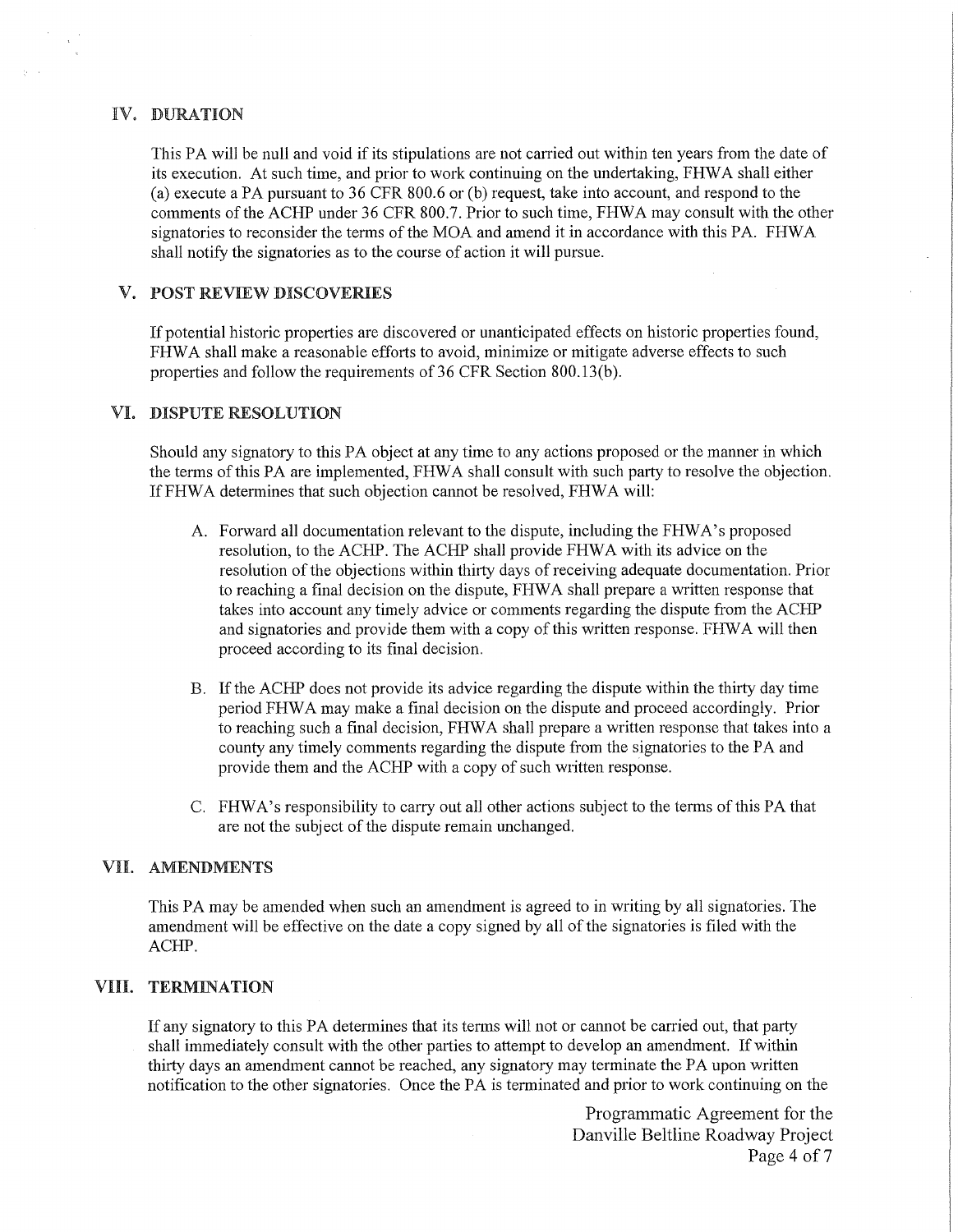undertaking, FHWA must either (a) execute an MOA pursuant to 36 CFR  $\S$  800.6, or (b) request, take into account, and respond to the comments of the ACHP under 36 CFR § 800.7. FHWA shall notify the signatories as to the course of action it will pursue.

Execution of this PA by the FHW A, the Illinois SHPO and IDOT and implementation of its terms evidence that FHW A has taken into account the effects of this undertaking on historic properties and afforded the ACHP an opportunity to comment.

FEDERAL HIGHWAY ADMINISTRATION

Date: **10 23 09**  $B_{\rm Y}$ :  $\gamma$   $\alpha$ 

ILLINOIS STATE HISTORIC PRESERVATION OFFICER

 $By:$  thre  $C$  Haals Date:  $0.21.09$ 

INVITED SIGNATORY

ILLINOIS DEPARTMENT OF TRANSPORTATION<br>By: Clarell Zewis Date: 10/13/09

CITY OF DANVILLE

By: 2 . *David Achulul* Date: 9/30/2009

Programmatic Agreement for the Danville Beltline Roadway Project Page 5 of 7  $\mathcal{A}^{\pm}$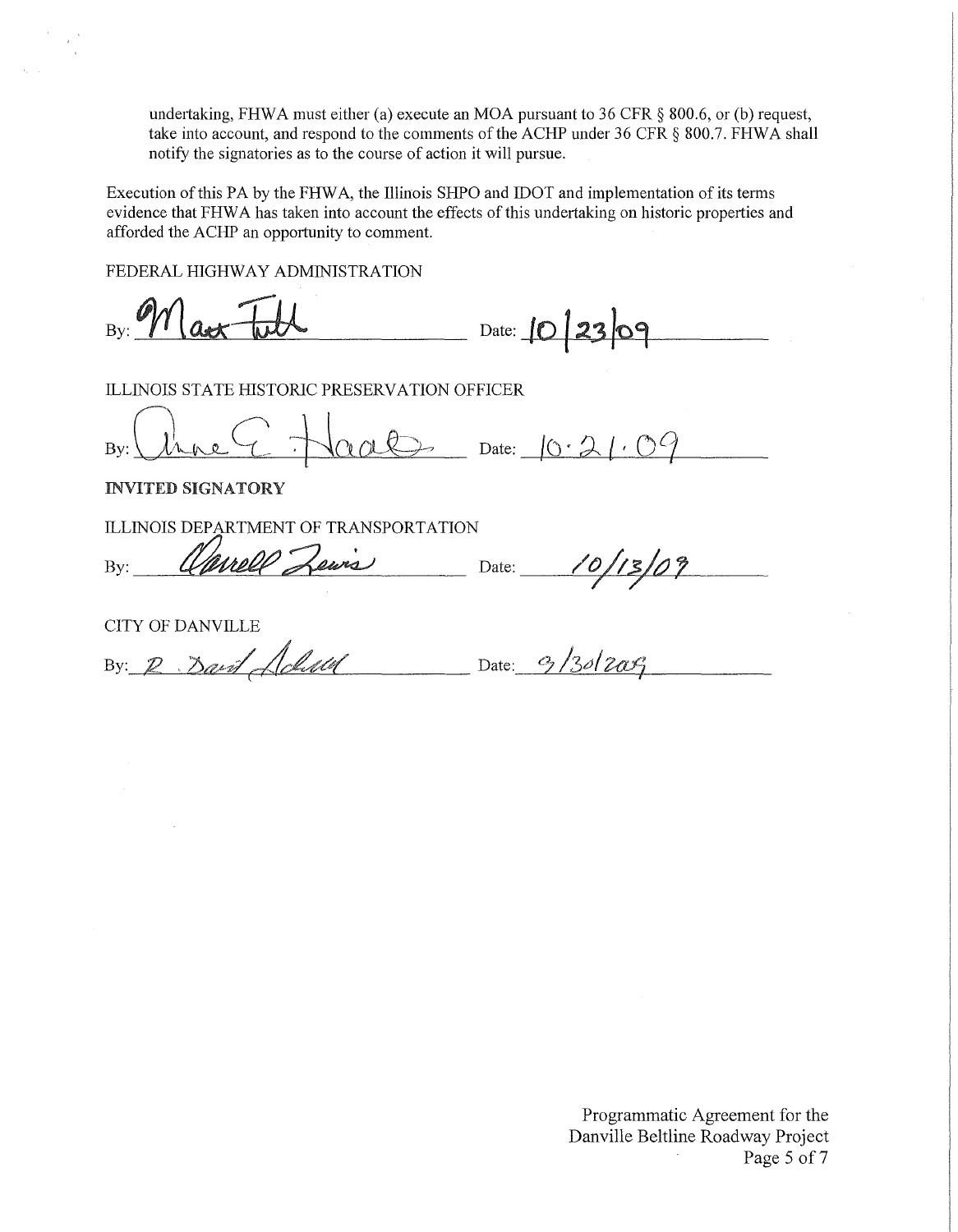## APPENDIX A: STANDARD DATA RECOVERY PLAN FOR PREHISTORIC SITES

#### Introduction

The Illinois Transportation Archaeological Research Program (IT ARP), a joint program of the University of Illinois at Urbana-Champaign (UIUC) and the Illinois Department of Transportation (IDOT), prepared this data recovery plan for the archaeological mitigation of prehistoric habitation sites. This plan was developed in accordance with the Secretary of the Interior's Standards and Guidelines for Archaeology and Historic Preservation (48 FR 44716), and "The Treatment of Archaeological Properties" published in 1980 by the Advisory Council on Historic Preservation. All procedures outlined in this plan are implemented using standard ITARP techniques, which are outlined in ITARP Field Manual 2005: Standard ITARP Field Procedures for Phase I, II and III Archaeological Investigations.

The IDOT and the Illinois State Historic Preservation Officer have jointly determined that the prehistoric sites to be investigated with this recovery plan are eligible for the National Register of Historic Places under Criterion D and that these sites may not be avoided by the proposed project.

#### Natural Setting

The natural setting for archaeological sites excavated under this data recovery plan will be examined (prior to conducting further excavation) in the appropriate existing documentation (such as the Geological Survey Soil Survey) and in the field. A verbal description of the natural setting will accompany maps and photographs in the final reporting of the site.

### Summary of Previous Investigations

In general, sites to be investigated under this data recovery plan were recorded by ITARP personnel during the Phase I survey of the proposed project area. When necessary, existing archaeological and historical property lists will be consulted and oral histories conducted to fully develop a site's history and aid in locating possible features and an understanding of a site's stratigraphy and distribution across the landscape. Phase I testing at the site will have revealed the presence of intact cultural material and the site's potential to significantly contribute to our understanding of the prehistory of this area in order to warrant additional investigation.

#### Research Design

The data generated by excavations at the prehistoric site(s) will be used to examine at least three topics: (1) chronology; (2) technology; and (3) subsistence practices. Insights into changing patterns of community organization may also be granted, as may insights into changes in social organization. The data recovered will then be compared to data from other regional sites.

- 1. Chronology. It is expected that the recovered artifact assemblage at the prehistoric site(s) will suggest the presence of at least one cultural component (such as the Oneota or Late Woodland). Insights into more precise time spans at both sites can be gained through analysis of point and ceramic styles, as well as the acquisition of charcoal samples for radiocarbon analysis.
- 2. Technology. The lithic artifacts recovered from the prehistoric site(s) are expected to reflect the inhabitant's use of this material for a variety of tasks involved in procuring and processing resources. Analysis of the lithic assemblage will identify raw materials, heating stage, overall

Programmatic Agreement for the Danville Beltline Roadway Project Page 6 of 7